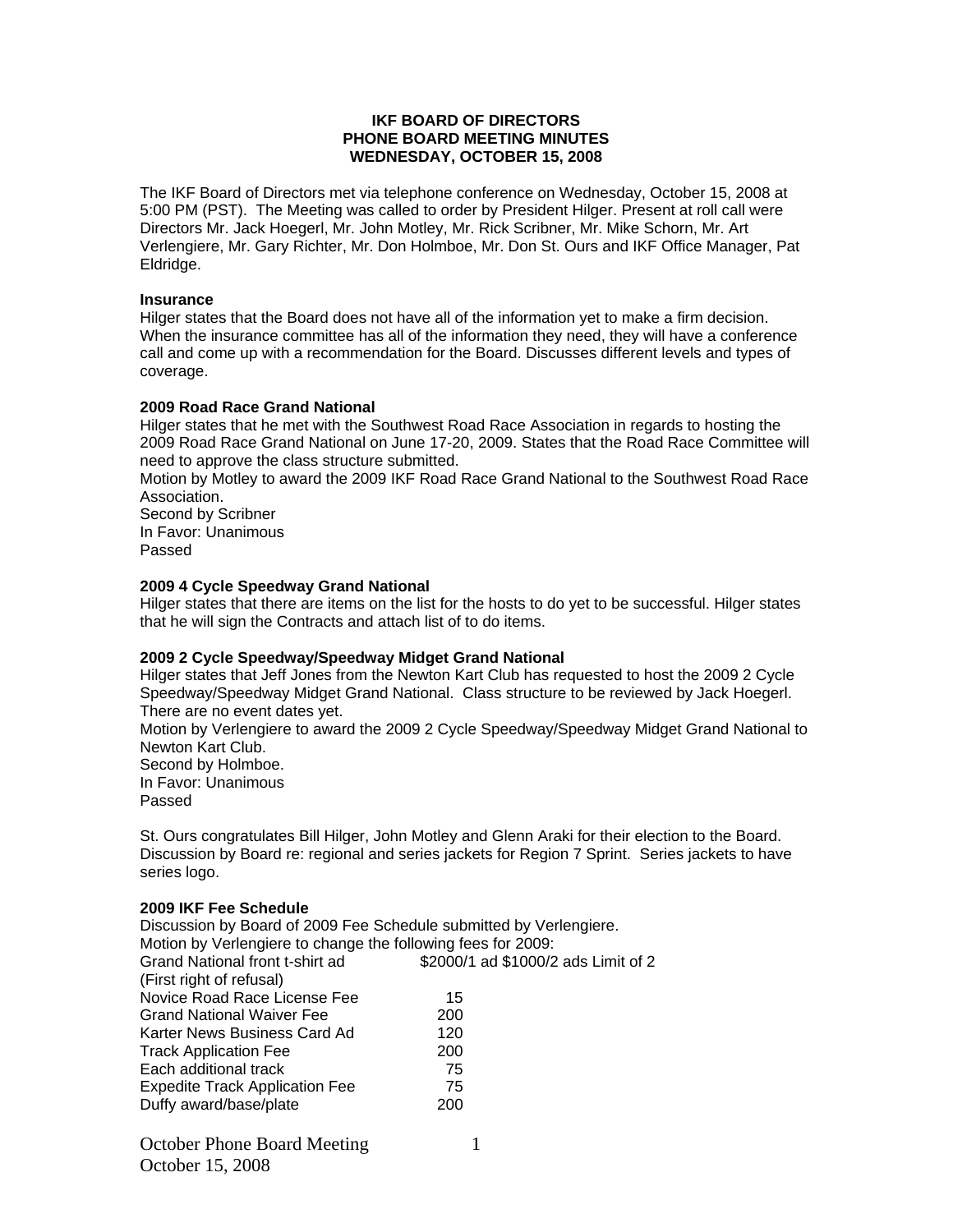| Eagle award/base/plate<br><b>Belt Buckles set</b> | 100<br>50                            |
|---------------------------------------------------|--------------------------------------|
| Replace IKF Card                                  | 10                                   |
| Grievance Fee                                     | 100                                  |
| Appeal Fee                                        | 100                                  |
| Grand National Race Fee Eff 2010                  | 30/all entries (2 Cycle Sprint only) |
| Homologation                                      | 1750                                 |
| All engine renewal                                | 500                                  |
| All engine approval                               | 1750                                 |
| All engine parts change                           | 1000                                 |
| <b>Returned checks</b>                            | 45                                   |
| Second by Motley.                                 |                                      |
| In Favor: Unanimous                               |                                      |
| Passed                                            |                                      |

St. Ours leaves the Meeting.

Verlengiere asks Motley about changes of the exhaust in 2 cycle. Verlengiere states that he read in the Meeting Minutes where they optioned to replace the cans with the HPV pipes. Asks if it goes into effect after the Nationals. Motley says yes. Motley states that there is more testing to be done. Verlengiere wants to make it mandatory after the Nationals. Motley clarifies that it will not happen before the Nationals.

# **2009 2 Cycle Sprint Grand National**

Verlengiere discusses the classes for the 2009 2 Cycle Sprint Grand National. Asks who he can work with to resolve the class list. Richter states that he will work with Art on this.

Scribner states that in regards to the bumper rule, Section 201.6, another sanctioning body went ahead and upped their bumper rule from July to March  $1<sup>st</sup>$ . States that yet another sanctioning body will probably adopt full rear protection the next year. Scribner asks the Board to consider revising our date for the bumper rule to match another sanctioning body. Hoegerl asks if our date is to allow it or to mandate it. Scribner says to mandate it. Motley states that we already allow it. Scribner states that everyone is mandating the rear bumper thing. Feels it is a good idea. Motley asks the Board if they received the communication from Syd regarding this to be the same in all divisions, including Road Race and Speedway. States that in another sanctioning body, this started with Road Race and now has gone to the Sprint program. Scribner agrees. Hilger asks to keep Speedway exempt from that. Discussion of Syd's suggestion and availability of the components. Motley states that the more difficult portion of writing the rules has to do with the metal bumpers. Discussion by Board. Hoegerl asks for the mandatory date now, Scribner says 1- 1-2010. He is proposing to move the date to 3-1-09 to match with other sanctioning body. Yet another body is heavily considering it. Hilger suggests the verbiage be: that we strongly recommend this for this year and it will be mandatory for 2010. Scribner states that this statement should also be added to the Road Race section and sit up sprinters. Scribner proposes that we put verbiage in bold letters strongly recommended for 2009, will become mandatory in 2010. Hilger states that no vote is required; this is an update. Scribner to submit for inclusion in the Rulebook.

Scribner discusses the National Club Championship that was discussed at the September Board Meeting. He has put it in a rulebook form and strongly recommends this be adopted. States that it has very little financial impact to the IKF. Sponsorship can be sold for the plaques. Little bit of office staff work required. Has talked to some about this and very interested. Great program in other organization. Motley asks about non KF members? What happens if the clubs don't send in paperwork? Scribner says the responsibility will fall on the clubs and members. Holmboe states that we have to think outside the box, have to generate more interest on the part of the participants. We can get the members of the clubs, who would take advantage of the championship series programs, to put the pressure back on their officials to get the job done.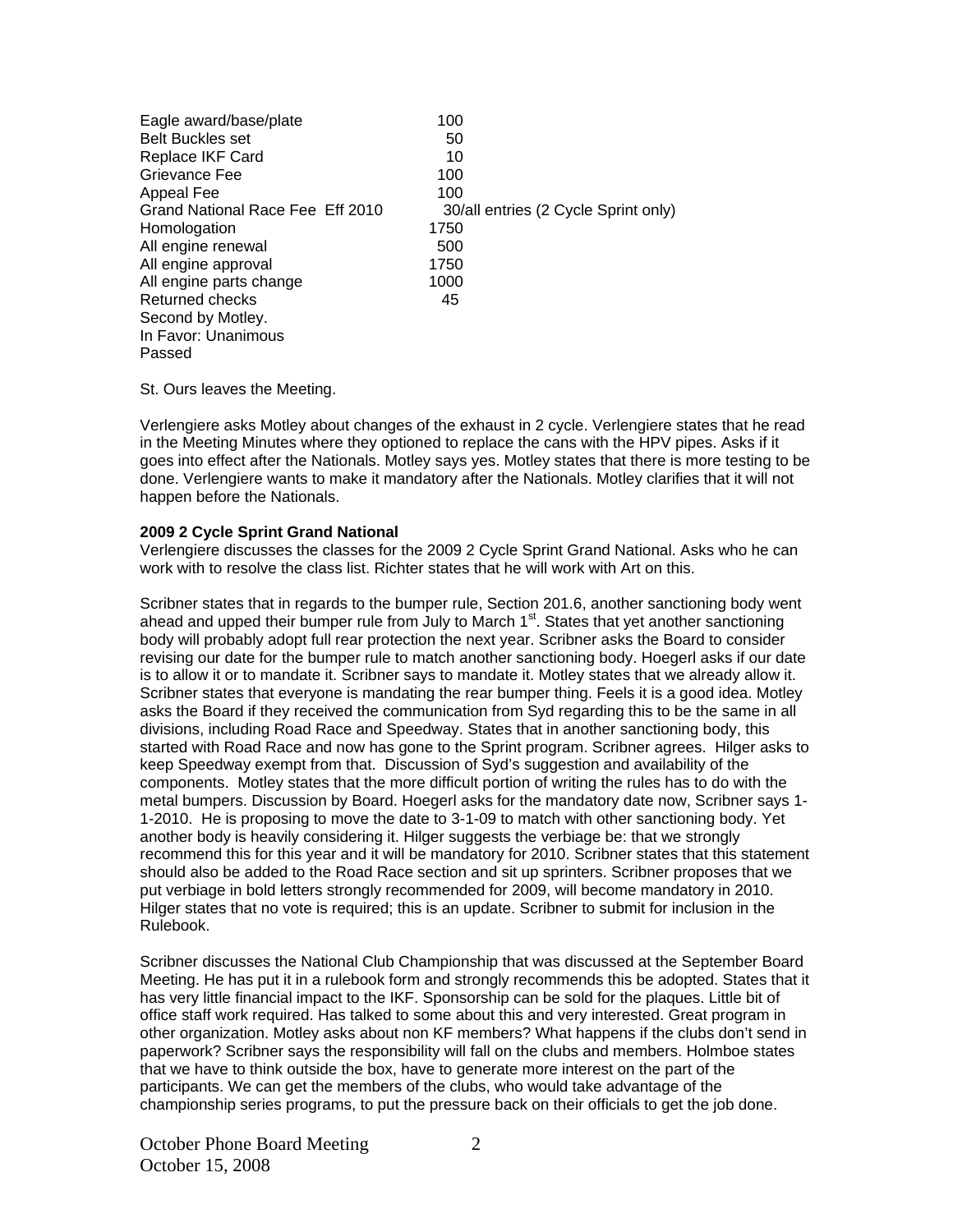Richter says to come up with a standardized form for the clubs to submit to the IKF office. Clubs will need to accept responsibility to submit the information. Scribner says the clubs should actively market this as a benefit to their members by running the IKF program and running IKF national class. No sanction fees. Discussion on races being thrown out; first seven races entered. Discussion of trophy. Scribner says sponsorship will be sold with first sponsorship claiming rights. Hilger states that it should be a unique trophy. Holmboe asks if anyone remembers the divisional winner plaques given out in the '70 and '80's? He will email pictures of the award to the Board. Hilger asks if it is for National classes only, Scribner replies yes. Only IKF members will be allowed to participate in the series. Scribner to rewrite the rules and submit to the Board for approval.

Discussion of National Champion Points Series submitted by Holmboe – to be addressed later.

## **2009 Grand National Class Schedules**

The class schedules for the 2 Cycle Sprint, 4 Cycle Sprint and 4 Cycle Speedway Grand Nationals were not approved by the Board at the September Board Meeting. Discussion of classes submitted for the 2 Cycle Sprint Grand National – Verlengiere and Richter to work on this and submit recommendation to the Board for approval.

Motion by Verlengiere to approve the 2009 4 Cycle Sprint and 4 Cycle Speedway Grand National class schedule as listed below.

4 Cycle Sprint:

Day 1 June 23 Practice for all classes

Day 2 June 24 Qualifying and race schedule

 IKF Briggs World Formula Light Jr II IKF Briggs World Formula Briggs Animal Heavy Jr I Briggs Gas Animal Light Briggs Gas Animal Heavy - Local Option Formula 80 Limited Heavy

Day 3 June 25 Qualify and race:

 IKF Briggs World Formula Medium Jr II Briggs Gas Animal Briggs Gas Animal Jr I Briggs Gas Animal Medium Jr II Briggs World Formula Heavy - Local option Ltd Mod Briggs Animal Formula 80 Masters Stock Moto 125

Day 4 June 26 Qualify and race:

 IKF Briggs World Formula Heavy Jr II Briggs Animal Masters Jr I Briggs Gas Animal Heavy Briggs Animal Medium Formula 80 LTD Stock Moto 125 Heavy

4 Cycle Speedway:

October Phone Board Meeting October 15, 2008